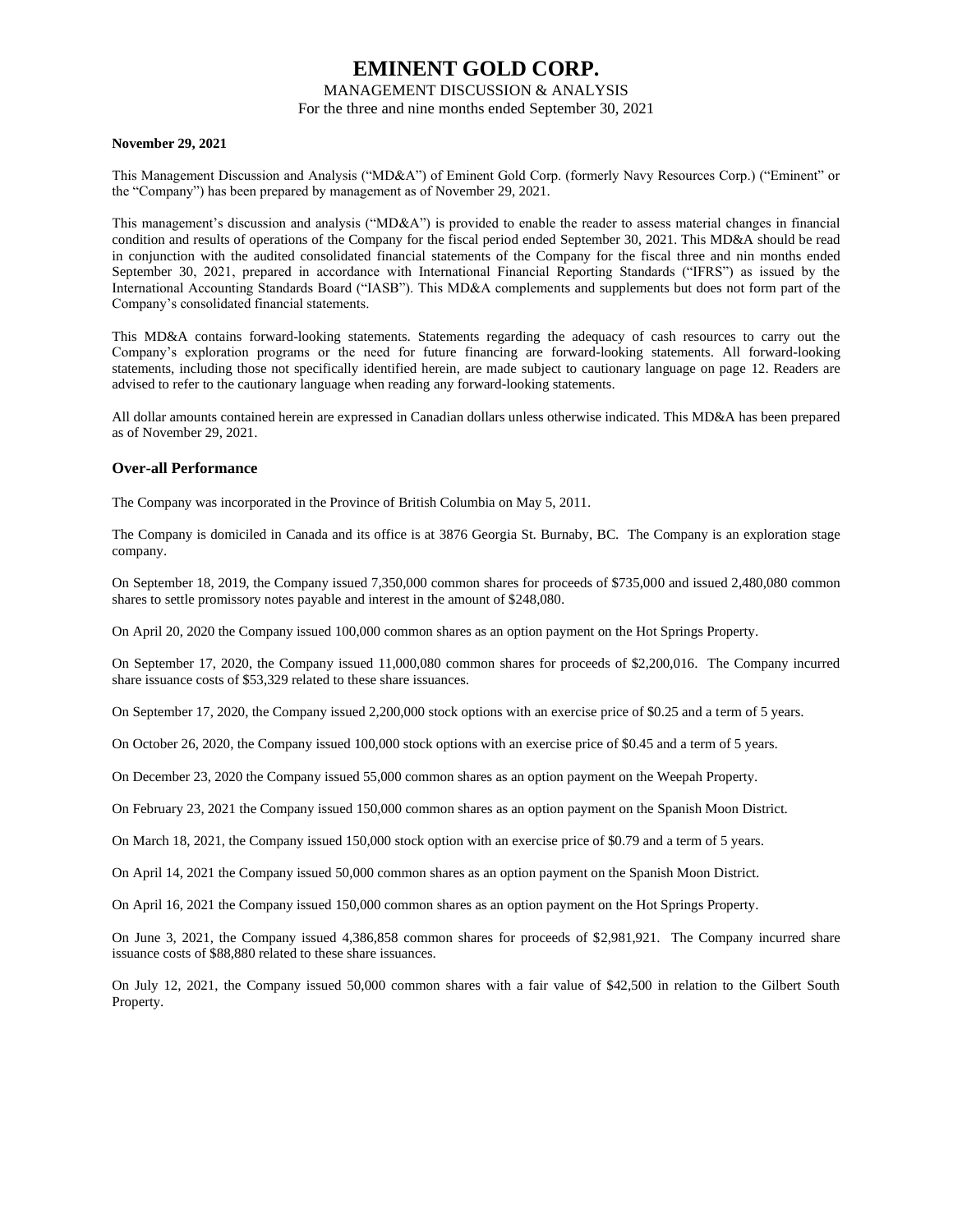## MANAGEMENT DISCUSSION & ANALYSIS

For the three and nine months ended September 30, 2021

### *Hot Springs Property*

On April 20, 2020, the Company received regulatory approval to complete an option agreement under which the Company may earn a 100% interest in 168 unpatented mining claims covering approximately 1,375 hectares, located in Humboldt County, Nevada. Under the terms of the agreement, the Company has up to five years to make cumulative cash payments of USD \$136,140 and cumulative share payments of 1,650,000 common shares in the capital of the Company, followed by a \$1,500,000 payment payable in cash or common shares at the option of the Company. The vendor retains a net smelter royalty of 2% which the Company may purchase in 0.1% increments for USD\$100,000 for each increment up to maximum of 1%. In addition, the Company staked an additional 111 claims totalling 927 hectares adjacent to the property subject to the option terms.

Details of payments are as outlined below:

| Latest Payment Date      | Cash (USD) |        | <b>Shares</b> |          | <b>Balloon Payment</b> |
|--------------------------|------------|--------|---------------|----------|------------------------|
| <b>Effective Date</b>    | \$36,140   | (paid) | 100,000       | (issued) |                        |
| <b>First Anniversary</b> | \$25,000   | (paid) | 150,000       | (issued) |                        |
| Second Anniversary       | \$25,000   |        | 300,000       |          |                        |
| Third Anniversary        | \$25,000   |        | 300,000       |          |                        |
| Fourth Anniversary       | \$25,000   |        | 300,000       |          |                        |
| <b>Fifth Anniversary</b> | nil        |        | 500,000       |          | \$1,500,000            |
| Total                    | \$136,140  |        | 1,650,000     |          | \$1,500,000            |

## *Weepah*

On December 14, 2020 the Company entered into an option agreement to acquire a 100% interest in the Weepah claims in Esmeralda County, Nevada, USA. In order to acquire the option, the Company is required to pay payments of US \$1,000,000, and issue 500,000 common shares. The Company issued to a finder 5,000 common shares with a fair value of \$3,150 and will pay US\$5,000 in cash. The optionor maintain a 3% net smelter royalty. The Company may make cumulative payments of US\$2,500,000 to reduce the royalties payable on the entirety of the property to 2%.

A summary of payments is outlined below:

|                             | Cash        |        | <b>Shares</b> |          |
|-----------------------------|-------------|--------|---------------|----------|
| Latest Payment Date         | (USD)       |        |               |          |
| <b>Effective Date</b>       | \$50,000    | (paid) |               |          |
| 5 days of exchange approval |             |        | 50,000        | (issued) |
| <b>First Anniversary</b>    | \$100,000   |        | 100,000       |          |
| Second Anniversary          | \$200,000   |        | 150,000       |          |
| Third Anniversary           | \$250,000   |        | 200,000       |          |
| <b>Fourth Anniversary</b>   | \$400,000   |        |               |          |
| Total                       | \$1,000,000 |        | 500,000       |          |

On October 20, 2020, the Company paid one optionor US\$12,540 for the claims and paid US\$10,000 for the royalty. The Company is required to pay annual royalty of US\$25,000 for both optionors thereafter.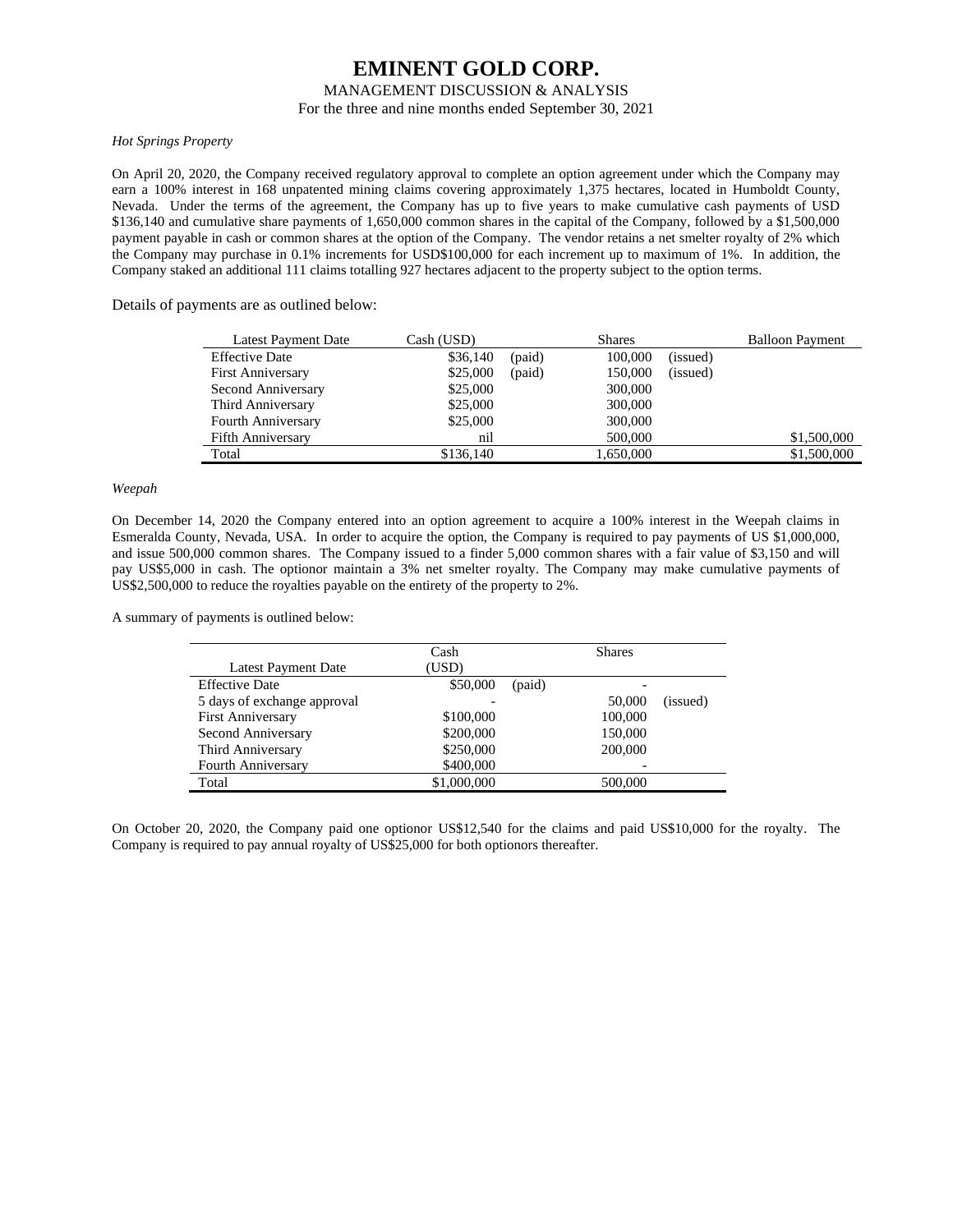## MANAGEMENT DISCUSSION & ANALYSIS

For the three and nine months ended September 30, 2021

### *Spanish Moon District*

On January 27, 2021, the Company entered into option agreements to acquire 100% of the Spanish Moon Property and 87.5% of the Barcelona Property, collectively known as the Spanish Moon District, by making cumulative cash payments of USD\$1,395,000 and issuing 1,250,000 common shares. There optionors maintain a Net Smelter Royalty (NSR) of 3% on the Property. The Company may make cumulative payments of US\$1.0 million to reduce the royalties payable on the entirety of the Property to 2%. The Company is responsible for Property holding costs during the duration of the option agreement.

A summary of payments on the Spanish Moon property is outlined below:

|                             | Cash      |                     |
|-----------------------------|-----------|---------------------|
| Latest Payment Date         | (USD)     | <b>Shares</b>       |
| <b>Effective Date</b>       | \$50,000  | (paid)              |
| 5 days of exchange approval |           | 150,000<br>(issued) |
| <b>First Anniversary</b>    | \$75,000  | 150,000             |
| Second Anniversary          | \$125,000 | 200,000             |
| Third Anniversary           | \$250,000 | 250,000             |
| <b>Fourth Anniversary</b>   | \$250,000 |                     |
| Total                       | \$750,000 | 750,000             |

A summary of payments on the Barcelona property is outlined below:

|                             | Cash      |        |               |          |
|-----------------------------|-----------|--------|---------------|----------|
| Latest Payment Date         | (USD)     |        | <b>Shares</b> |          |
| <b>Effective Date</b>       | \$20,000  | (paid) |               |          |
| 5 days of exchange approval |           |        | 50,000        | (issued) |
| <b>First Anniversary</b>    | \$25,000  |        | 50,000        |          |
| Second Anniversary          | \$25,000  |        | 100,000       |          |
| Third Anniversary           | \$25,000  |        | 100,000       |          |
| Fourth Anniversary          | \$25,000  |        | 200,000       |          |
| Firth Anniversary           | \$525,000 |        |               |          |
| Total                       | \$645,000 |        | 500,000       |          |
|                             |           |        |               |          |

### *Gilbert South*

On June 24, 2021 the Company entered into an option agreement to acquire a 100% interest in the Gilbert South Project in Nevada, USA. In order to acquire the option, the Company is required to make payments of US \$875,000, issue 500,000 common shares and incur US \$100,000 in expenditures.

A summary of payments is outlined below:

|                            | Cash      |        |               |          |
|----------------------------|-----------|--------|---------------|----------|
| <b>Latest Payment Date</b> | (USD)     |        | <b>Shares</b> |          |
| <b>Effective Date</b>      | \$25,000  | (paid) | 50,000        | (issued) |
| <b>First Anniversary</b>   | \$50,000  |        | 100,000       |          |
| Second Anniversary         | \$100,000 |        | 150,000       |          |
| Third Anniversary          | \$100,000 |        | 200,000       |          |
| Fourth Anniversary         | \$100,000 |        |               |          |
| <b>Firth Anniversary</b>   | \$500,000 |        |               |          |
| Total                      | \$875,000 |        | 500,000       |          |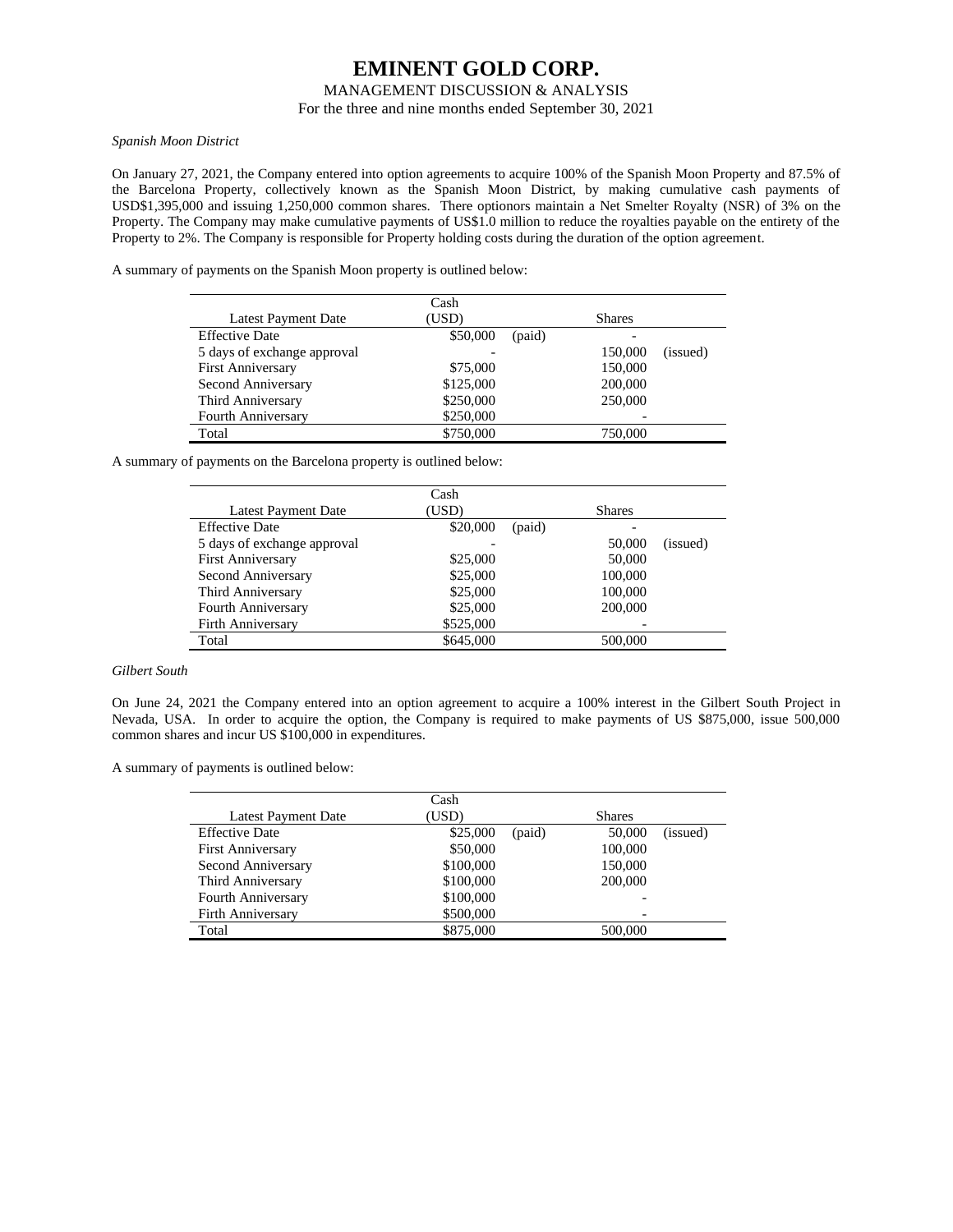## MANAGEMENT DISCUSSION & ANALYSIS

For the three and nine months ended September 30, 2021

#### Costs incurred with respect to the properties are summarized below:

|                                                                                                                                            | <b>Hot Springs</b>                     | Weepah                                           | <b>Spanish Moon</b><br><b>District</b> | <b>Gilbert</b><br>South | Total                                                        |
|--------------------------------------------------------------------------------------------------------------------------------------------|----------------------------------------|--------------------------------------------------|----------------------------------------|-------------------------|--------------------------------------------------------------|
| <b>Acquisition Costs</b>                                                                                                                   |                                        |                                                  |                                        |                         |                                                              |
| Balance, December 31, 2020                                                                                                                 | \$<br>157,908                          | \$<br>127.410                                    | \$<br>49,139                           | \$                      | \$<br>334,457                                                |
| Additions                                                                                                                                  | 381,241                                | 79,093                                           | 228,831                                | 106,254                 | 769,689                                                      |
| Balance, September 30, 2021                                                                                                                | 539,149                                | 206,503                                          | 277,970                                | 106,254                 | 1,130,146                                                    |
| <b>Deferred Exploration Costs</b><br>Balance, December 31, 2020<br>Consulting<br>Analytics<br><b>Rock Sampling</b><br>Geophysics<br>Assays | 442,855<br>36,606<br>124,162<br>11,780 | 6,255<br>174,886<br>114,535<br>25,000<br>208,892 | 99,607<br>6,061<br>70,582              | 78,787<br>58,064        | 449,110<br>389,886<br>6,061<br>114,535<br>149,162<br>349,318 |
| Other                                                                                                                                      | 61,625                                 | 26,242                                           | 22,154                                 | 7,634                   | 117,655                                                      |
| Balance, September 30, 2021                                                                                                                | 677,028                                | 555,810                                          | 198,404                                | 144,485                 | 1,575,727                                                    |
| <b>Total</b>                                                                                                                               |                                        |                                                  |                                        |                         |                                                              |
| Balance, December 31, 2020                                                                                                                 | \$<br>600,763                          | \$<br>133,665                                    | \$<br>49,139                           | \$                      | \$<br>783,567                                                |
| Balance, September 30, 2021                                                                                                                | \$<br>1,216,177                        | \$<br>762,313                                    | \$<br>476,374                          | \$<br>251,009           | \$<br>2,705,873                                              |

#### **Results of Operations**

#### *Three Months Ended September 30, 2021*

For the three months ended September 30, 2021 and 2020, the Company reported net losses of \$190,840 and \$947,138, respectively.

The net loss before income taxes during the three months ended September 30, 2021 and 2020 are summarized below.

|                                | 2021          |    | 2020    |
|--------------------------------|---------------|----|---------|
| General and administrative     | \$<br>14,909  | \$ | 3,645   |
| Exploration                    | 44,300        |    | 39,822  |
| Professional fees              | 43,842        |    | 3,151   |
| Consulting fees                | 70,740        |    | 110,850 |
| Stock based compensation       |               |    | 787,500 |
| Transfer agent and filing fees | 17,049        |    | 2,170   |
| Net and comprehensive loss     | \$<br>190,840 | S  | 947,138 |

Net and comprehensive loss decreased by \$756,298 year over year, primarily as a result of no stock based compensation being recorded in the three months ended September 30, 2021 offset by exploration expense increasing \$4,478, general and administrative increasing \$11,264, professional fees increasing \$40,690, and transfer agent and filing fees increasing \$14,879 in the comparative period. The Company anticipates expenses to remain consistent with the quarter ended September 30, 2021 as the Company continues focusing efforts on the Hot Springs Property, the Weepah Property, the Spanish Moon District, the Gilbert South Property and evaluating additional properties.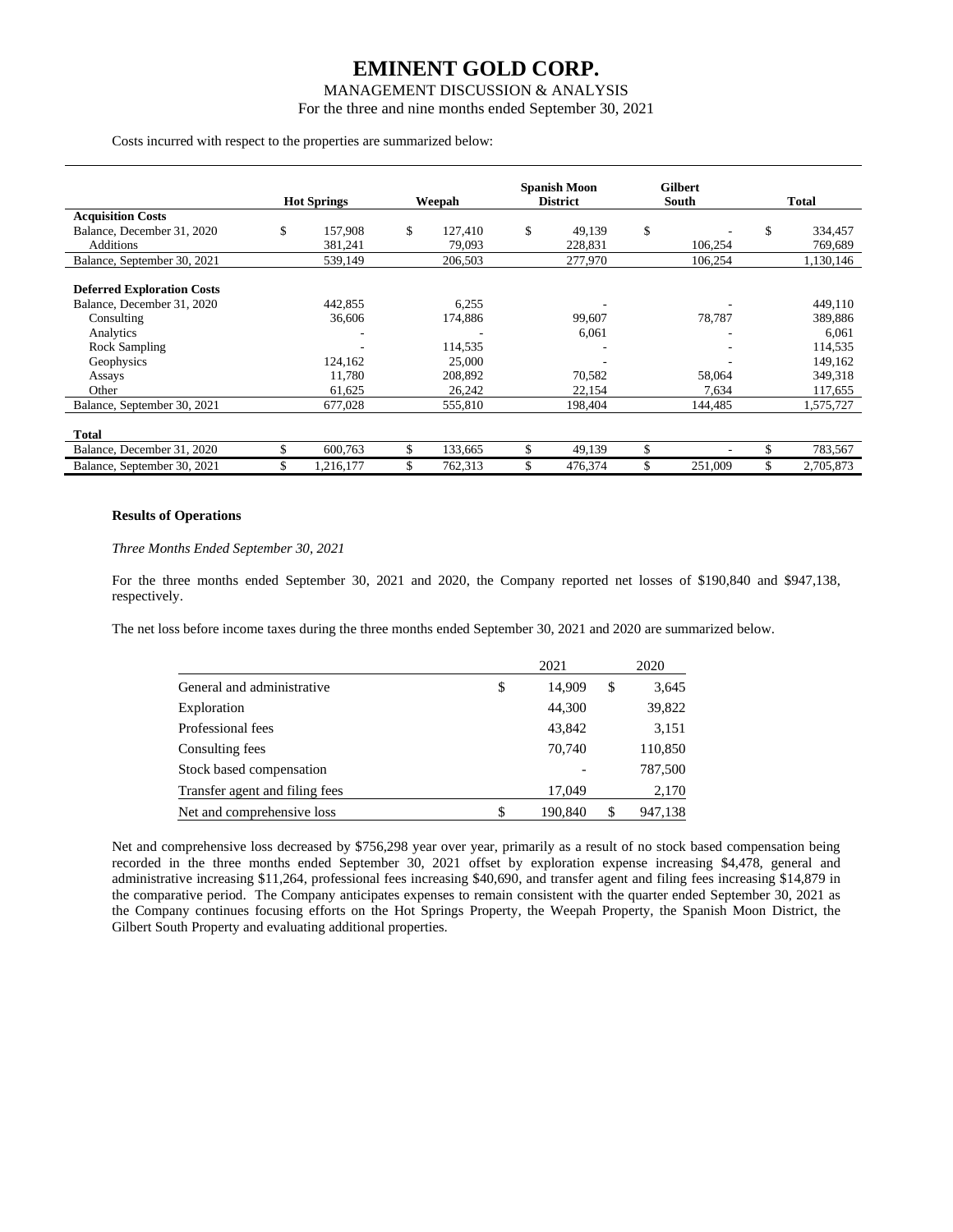MANAGEMENT DISCUSSION & ANALYSIS

For the three and nine months ended September 30, 2021

## **Results of Operations**

#### *Nine Months Ended September 30, 2021*

For the six months ended September 30, 2021 and 2020, the Company reported net losses of \$814,823 and \$1,120,548, respectively.

The net loss before income taxes during the nine months ended September 30, 2021 and 2020 are summarized below.

|                                | 2021          | 2020        |
|--------------------------------|---------------|-------------|
| General and administrative     | \$<br>102,683 | \$<br>7,764 |
| Exploration                    | 174,271       | 53,472      |
| Professional fees              | 86,900        | 28,846      |
| Consulting fees                | 227,055       | 231,100     |
| Stock based compensation       | 160,825       | 787,500     |
| Transfer agent and filing fees | 63,089        | 11,866      |
| Net and comprehensive loss     | 814.823       | 1.120.548   |

Net and comprehensive loss decreased by \$305,725 primarily as a result of stock based compensation decreasing by \$626,675 and consulting fees decreasing by \$4,045 offset by an increase in exploration expense by \$120,799, an increase in professional fees by \$58,054, an increase in general and administrative by \$51,223 and an increase in transfer agent and filing fees by \$51,223. The Company anticipates expenses to remain consistent with the quarter ended September 30, 2021 as the Company continues focusing efforts on the Hot Springs Property, the Weepah Property, the Spanish Moon District, the Gilbert South Property and evaluating additional properties.

#### **Summary of Quarterly Results**

|                                  | O3<br>2021  | Ο2<br>2021  | O1<br>2021      | O4<br>2020   | O3<br>2020  | Ο2<br>2020  | Q1<br>2020 | Ο4<br>2019 |
|----------------------------------|-------------|-------------|-----------------|--------------|-------------|-------------|------------|------------|
| Net Income (Loss) for the period | \$(190.840) | \$(343,323) | $$^{(280,660)}$ | \$(152,040)  | \$(947,138) | \$(125,741) | \$(47,669) | \$(25,829) |
| Income (Loss) per share          | (0.00)      | (0.01)      | (0.01)          | (0.00)<br>S. | (0.04)<br>S | (0.00)      | (0.00)     | (0.00)     |

During fiscal 2019, the Companies quarterly results were consistent as the Company did not have a property and thus operating expenditures were focused on consulting fees, professional fees, transfer agent and filing fees and interest charges.

Fiscal 2020's quarterly results have remained consistent from quarter to quarter as the Company continues to increase activity related to financing and investing activities. 2020 Q3 was significantly increased compared to the other periods as a result of stock options issued during the quarter. 2021 Q1, Q2 and Q3 has increased compared to previous periods as a result of stock options being granted in the quarter.

## **Liquidity and Capital Resources**

The Company reported a working capital of \$2,199,513 at September 30, 2021 compared to working capital of \$1,496,896 as at December 31, 2020. The increase is a result of the private placement that closed in June 2021 offset by investing and operating activities that occurred during the nine months ended September 30, 2021. At September 30, 2021, the Company had cash on hand of \$2,050,763 (December 31, 2020 - \$1,564,945).

Current assets excluding cash at September 30, 2021 consisted of receivables of \$22,901 which consists of GST receivable (December 31, 2020 - \$22,265) and prepaid expenses of \$255,368 (December 31, 2020 - \$43,310).

Current liabilities at September 30, 2021 consist of accounts payable and accrued liabilities of \$129,519 (December 31, 2020 - \$133,624).

There can be no assurance that the Company will have sufficient financing to meet its future capital requirements or that additional financing will be available on terms acceptable to the Company in the future.

## **Off-Balance Sheet Arrangements**

The Company does not utilize off-balance sheet arrangements.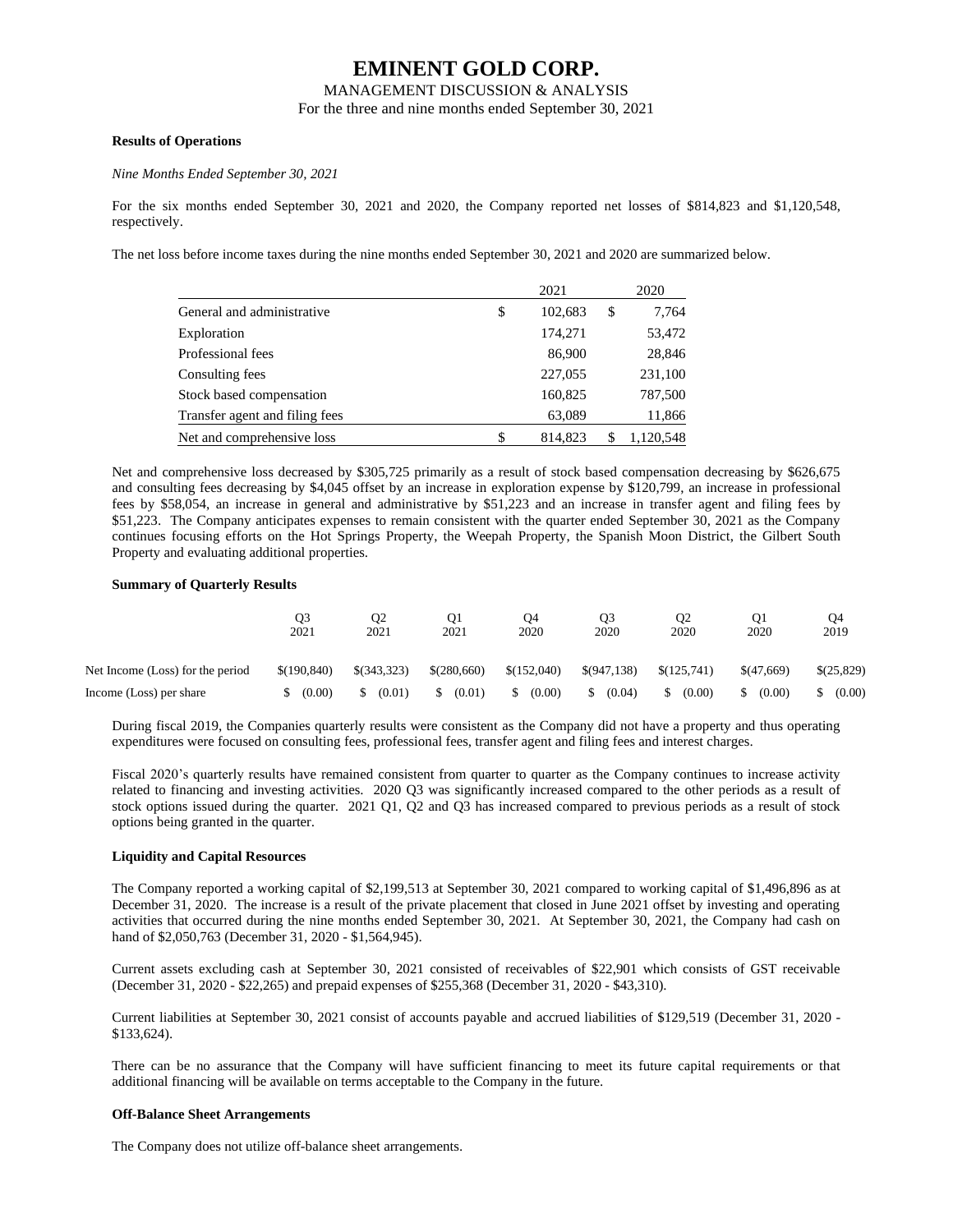## MANAGEMENT DISCUSSION & ANALYSIS

For the three and nine months ended September 30, 2021

## **Transactions with Related Parties**

During the three and nine months ended September 30, 2021, the Company paid 1950 Consulting Services Ltd., a Company controlled by an officer and director \$22,500 and \$67,500 (2020 - \$15,000 and \$45,000) for consulting services and paid NW Capital Corp. a Company controlled by an officer and director, \$Nil and \$Nil (2020 - \$2,250 and \$6,750) for rent.

During the three and nine months ended September 30, 2021, the Company paid PBJR Consulting Inc., a Company controlled by an officer and director, \$45,000 and \$135,000 (2020 - \$Nil and \$Nil) for consulting services.

During the three and nine months ended September 30, 2021, the Company paid a director \$7,785 and \$20,835 (2020 - \$Nil and \$Nil) for consulting and exploration services and paid the same director \$28,575 and \$54,675 for consulting fees included in exploration and evaluation activities (2020: \$Nil and \$Nil).

During the three and nine months ended September 30, 2021, included in stock-based compensation is \$Nil and \$160,825 (2020 - \$429,545 and \$429,545) related to stock options granted to directors.

Included in accounts payable is \$6,300 (2020 - \$30,866) owing to a director and an officer of the Company.

## **Proposed Transactions**

At the time of this report, the Company is not contemplating any proposed transactions.

## **Critical Accounting Estimates**

Not applicable to Venture Issuers.

## **Changes in Accounting Policies including Initial Adoption**

The Company has adopted the following new accounting standard and interpretation:

IFRS 16, Leases (effective January 1, 2019) introduced new requirements for the classification and measurement of leases. Under IFRS 16, a lessee no longer classifies leases as operating or financing and records all leases on the condensed consolidated statement of financial position, unless the lease term is 12 months or less or the underlying asset has a low value. The Company has applied a modified retrospective transition approach. The Company does not have any leases, and as a result, this standard had no impact on the Company's financial statements on adoption.

IFRIC 23, Uncertainty over Income Tax Treatments (effective January 1, 2019) provides guidance when there is uncertainty over income tax treatments including, but not limited to, whether uncertain tax treatments should be considered separately; assumptions made about the examination of tax treatments by tax authorities; the determination of taxable profit, tax bases, unused tax losses, unused tax credits, and tax rates; and, the impact of changes in facts and circumstances. This interpretation did not have an impact on the Company's financial statements.

#### **Risk Factors**

Exploration-stage mineral exploration companies face a variety of risks and, while unable to eliminate all of them, Eminent aims at managing and reducing such risks as much as possible. Few exploration projects successfully achieve development stage, due to factors that cannot be predicted or anticipated, and even one such factor may result in the economic viability of a project being detrimentally impacted such that it is neither feasible nor practical to proceed. Eminent closely monitors its activities and those factors that could impact them, and employs experienced consultants to assist in its risk management and to make timely adequate decisions. Environmental laws and regulations could also impact the viability of a project. Eminent has ensured that it has complied with these regulations, but there can be changes in legislation outside Eminent's control that could also add a risk factor to a project.

#### **Financial Instruments and Other Instruments**

The carrying amounts of cash, receivables, and accounts payable approximate fair value because of the short-term maturity of these items.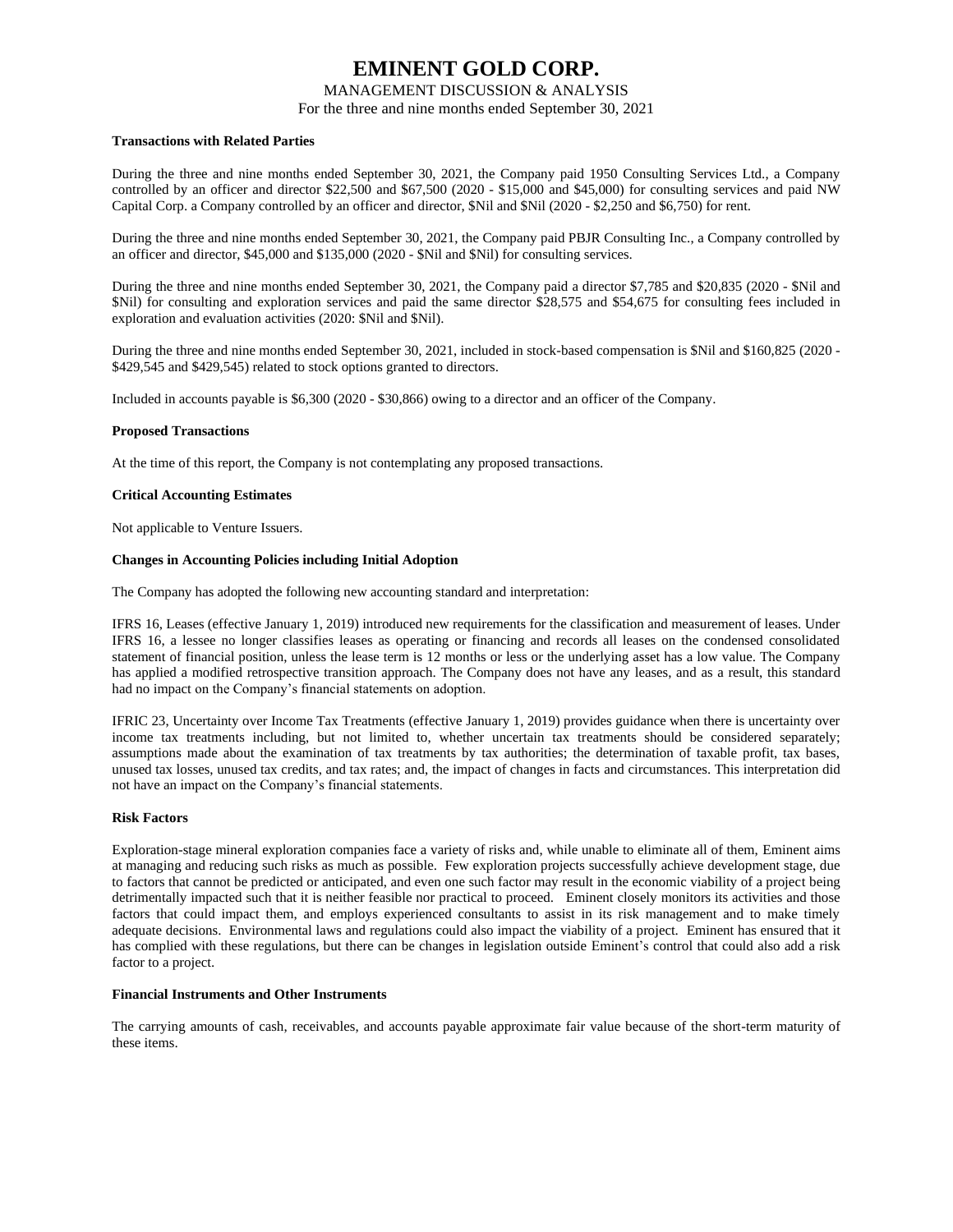## MANAGEMENT DISCUSSION & ANALYSIS

For the three and nine months ended September 30, 2021

## **Other Requirements**

Summary of Outstanding Share Data as at November 29, 2021:

Authorized: Unlimited number of common shares without par value.

Issued and outstanding: 42,972,738 common shares.

## **Options**

| <b>Expiry date</b> | <b>Options outstanding</b> |    | <b>Exercise price</b> |  |  |
|--------------------|----------------------------|----|-----------------------|--|--|
| September 17, 2025 | 2,200,000                  | S  | 0.25                  |  |  |
| October 26, 2025   | 100,000                    | \$ | 0.45                  |  |  |
| March 18, 2026     | 150,000                    | \$ | 0.79                  |  |  |
| June 30, 2026      | 150,000                    | \$ | 0.95                  |  |  |
| November 11, 2026  | 1,050,000                  | \$ | 0.75                  |  |  |

## **Warrants**

The Company has no warrants outstanding.

## **Outlook**

The Company may require additional funding for its corporate and overhead expenses in the immediate future, as any increase in corporate activity or material acquisition will require additional financing. Many factors influence the Company's ability to raise funds, including the health of the capital market and the Company's track record. There is no guarantee that the Company will be able to secure additional financings in the future at terms that are favourable, or at all.

#### **Risks and Uncertainties**

The Company's business remains mineral property acquisition, exploration and development business and as a result it may be exposed to a number of operational, financial, regulatory and other risks and uncertainties that are typical in the natural resource industry and common to other companies in the exploration and development stage. These risks may not be the only risks faced by the Company. Additional risks and uncertainties not presently known by the Company or which are presently considered immaterial could adversely impact the Company's business, results of operations, and financial performance in future periods.

#### *COVID-19 Pandemic*

The Company's business, operations, and financial condition, and the market price of the common shares could be materially and adversely affected by the outbreak of epidemics or pandemics or other health crises, including the recent outbreak of COVID-19. To date, there have been a large number of temporary business closures, quarantines, and a general reduction in consumer activity in a number of countries. The outbreak has caused companies and various international jurisdictions to impose travel, gathering and other public health restrictions. While these effects are expected to be temporary, the duration of the various disruptions to businesses locally and internationally and the related financial impact cannot be reasonably estimated at this time. Similarly, the Company cannot estimate whether or to what extent this outbreak and the potential financial impact may extend to countries outside of those currently impacted. Such public health crises can result in volatility and disruptions in the supply and demand for precious and base metals, global supply chains and financial markets, as well as declining trade and market sentiment and reduced mobility of people, all of which could affect commodity prices, interest rates, credit ratings, credit risk, share prices and inflation. The risks to the Company of such public health crises also include risks to employee health and safety, a slowdown or temporary suspension of operations in geographic locations impacted by an outbreak, increased labour and fuel costs, regulatory changes, political or economic instabilities or civil unrest. At this point, the extent to which COVID-19 will or may impact the Company is uncertain and these factors are beyond the Company's control; however, it is possible that COVID-19 may have a material adverse effect on the Company's business, results of operations, and financial condition and the market price of the common shares.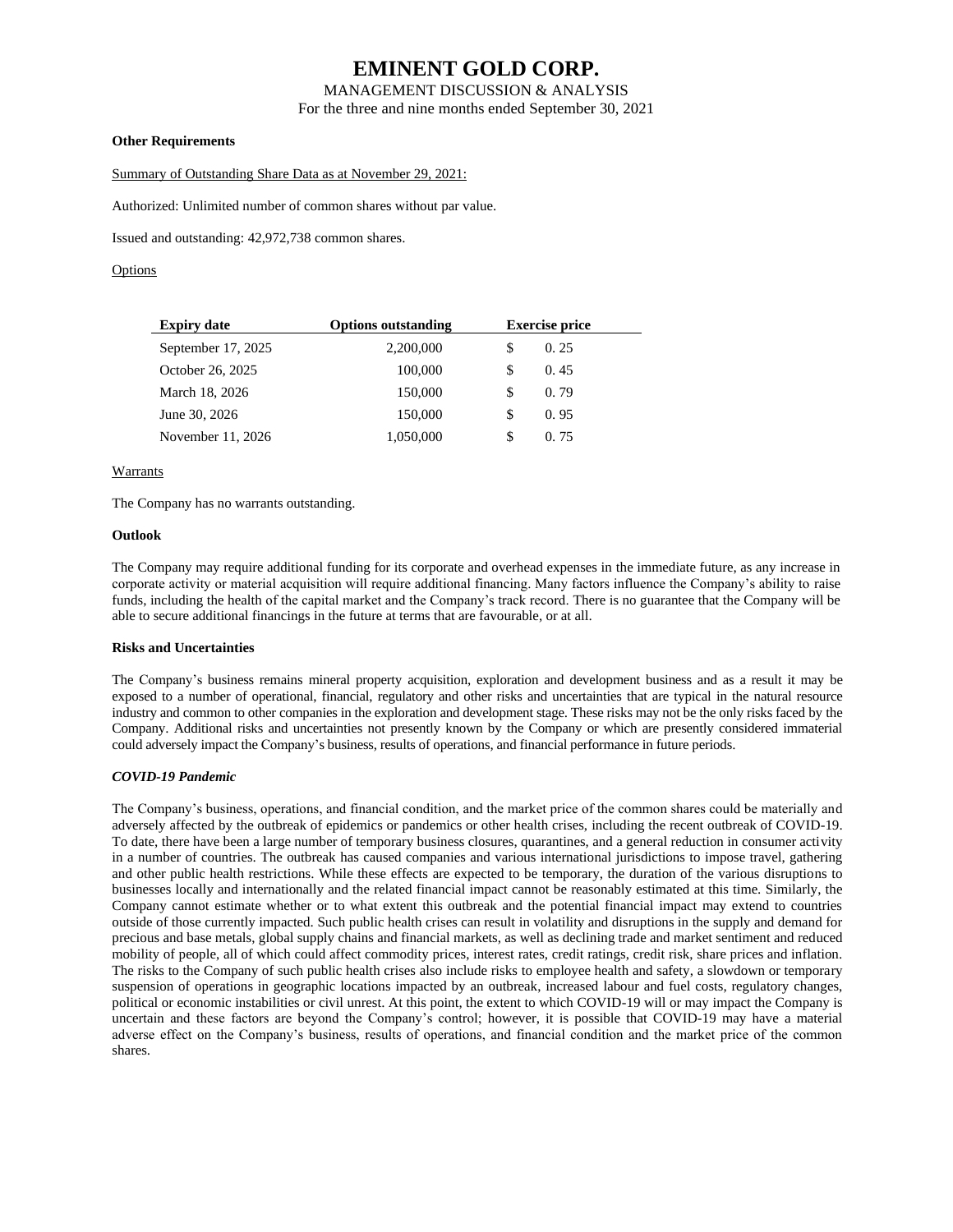## MANAGEMENT DISCUSSION & ANALYSIS

For the three and nine months ended September 30, 2021

#### *Need for Additional Funding*

Further funding may be required by the Company to continue as a going concern. There is no guarantee that the Company will be able to raise sufficient funds. In addition, any future financing may be dilutive to existing shareholders of the Company. Many factors influence the Company's ability to raise funds, including the health of the capital markets, the climate for mineral exploration investment and the Company's track record. Actual funding requirements may vary from those planned due to a number of factors, including the acquisition of new projects. Management is continually assessing the Company's cash needs and potential sources of financing but recognizes there may be some difficulty obtaining such financing due to the current market conditions. There is no guarantee that the Company will be able to secure additional financing in the future at terms that are favourable, or at all.

#### *Share Price Fluctuations*

Securities markets have at times in the past experienced a high degree of price and volume volatility, and the market price of securities of many companies, particularly those considered to be exploration stage companies such as the Company, have experienced wide fluctuations in share prices which have not necessarily been related to their operating performance, underlying asset values or prospects. There can be no assurance that these kinds of share price fluctuations will not occur in the future, and if they do occur, how severe the impact may be on the Company's ability to raise additional funds through equity issues.

## *Exploration stage risks*

Exploration for mineral resources involves a high degree of risk, the cost of conducting programs may be substantial and the likelihood of success is difficult to assess.

Resource exploration and development is a highly speculative business, characterized by a number of significant risks including, but not limited to, unprofitable efforts resulting not only from the failure to discover mineral deposits but also from finding mineral deposits that, though present, are insufficient in quantity and quality to return a profit from production. Few exploration projects successfully achieve development due to factors that cannot be predicted or anticipated, and even one such factor may result in the economic viability of a project being detrimentally impacted such that it is neither feasible nor practical to proceed. The Company closely monitors its activities and those factors that could negatively impact it and employs experienced consultants and key management to assist in its risk management and to make timely decisions regarding future property expenditures.

Other risks associated with projects in the exploration and development stage which could cause delays or prohibit the progress of the overall project include delays in obtaining required government approvals and permits and the inability to obtain suitable or adequate machinery, equipment, road access, power or labour.

#### *No Known Mineral Reserves or Mineral Resources*

There are no known bodies of commercial minerals on the Company's mineral properties. The exploration programs undertaken and proposed constitute an exploratory search for mineral resources and mineral reserves or programs to qualify identified mineralization as mineral reserves. There is no assurance that the Company will be successful in its search for mineral resources and mineral reserves.

#### *Metal price risk*

The Company is exposed to commodity price risk. Declines in the market price of gold, base metals and other minerals may adversely affect the Company's ability to raise capital in order to fund its ongoing operations. Commodity price declines could also reduce the amount the Company would receive on the disposition of any its mineral property interests to a third party.

#### *Operating Hazards and Risks*

The Company's operations are subject to hazards and risks normally associated with the exploration of mineral properties, any of which could cause delays in the progress of the Company's exploration plans, damage to or destruction of property, loss of life and/or environmental damage. Some of these risks include, but are not limited to, unexpected or unusual geological formations; rock bursts, cave-ins, fires, flooding and earthquakes; unanticipated changes in metallurgical characteristics and mineral recovery, unanticipated ground or water conditions, industrial or labour disputes, hazardous weather conditions, cost overruns, land claims and other unforeseen events may occur. A combination of experience, knowledge and careful evaluation may not be able to overcome these risks.

The nature of these risks is such that liabilities might exceed any insurance policy limits, the liabilities and hazards might not be insurable or the Company might not elect to insure itself against such liabilities due to high premium costs or other factors. Such liabilities may have a materially adverse effect on the Company's financial condition and operations and could reduce or eliminate any future profitability and result in increased costs and a decline in the value of the securities of theCompany.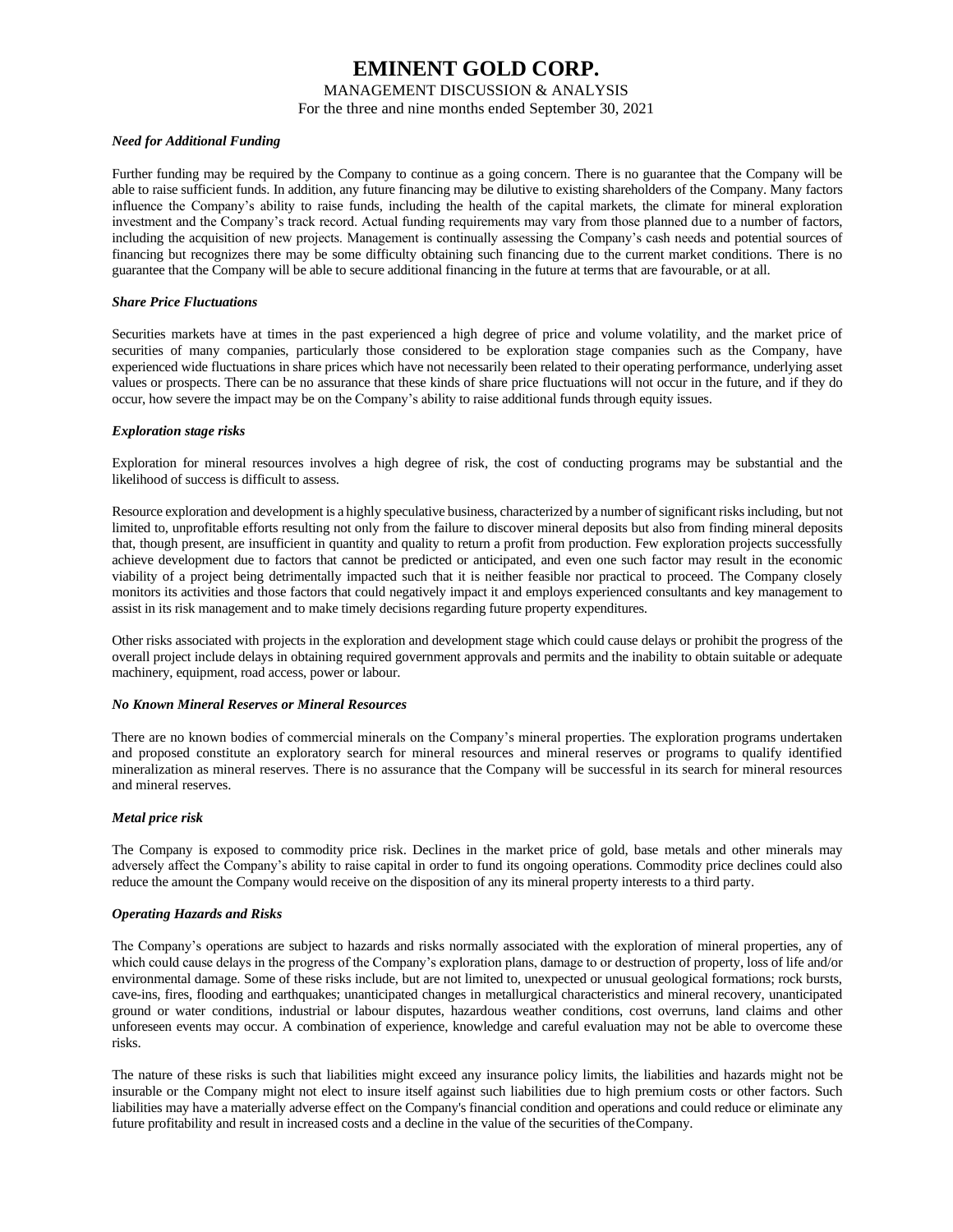## MANAGEMENT DISCUSSION & ANALYSIS

For the three and nine months ended September 30, 2021

## *Environmental risk*

The Company seeks to operate within environmental protection standards that meet or exceed existing requirements in the country in which the Company operates. Present or future laws and regulations and third party opposition, however, may affect the Company's operations. Future environmental costs may increase due to changing requirements or costs associated with exploring, developing, operating and closing of mines. Programs may also be delayed or prohibited in certain areas. The costs of complying with changes in governmental regulations can negatively impact the Company's financial performance.

## *Reliance on key personnel*

The success of the Company's operations and activities is dependent to a significant extent on the efforts and abilities of its senior management team, as well as outside contractors, experts and its partners. The loss of one or more members of senior management, key employees, contractors or partners, if not replaced, could have a material adverse effect on the Company's business, results of operations and financial performance.

## *Title to Properties*

Although the Company has or will receive title opinions for any material properties in which it has an interest, there is no guarantee that title to such properties will not be challenged or impugned. The Company's properties may be subject to prior unregistered agreements or transfers or indigenous land claims and title may be affected by unidentified or unknown defects. Title insurance is generally not available for mineral properties and the Company's ability to ensure that it has obtained secure claims to individual mineral properties or mining concessions may be constrained. A successful challenge to the Company's title to a property or to the precise area and location of a property could cause delays or stoppages to the Company's exploration activities or loss of the Company's rights to explore, develop and extract any ore on that property without reimbursement to the Company. Any such delays, stoppages or loss of title would likely have a material adverse effect on the Company's business, financial condition and results of operations.

## *Conflicts of Interest*

The Company's directors and officers may serve as directors or officers, or may be associated with, other reporting companies, or have significant shareholdings in other companies. To the extent that such other companies may participate in business or asset acquisitions, dispositions, or ventures in which the Company may participate, the directors and officers of the Company may have a conflict of interest in negotiating and concluding on terms with respect to the transaction. If a conflict of interest arises, the Company will follow the provisions of the BC *Business Corporations Act* ("BCBCA") dealing with conflict of interest. These provisions state that where a director has such a conflict, that director must, at a meeting of the Company's directors, disclose his or her interest and refrain from voting on the matter unless otherwise permitted by the BCBCA. In accordance with the laws of the Province of British Columbia, the directors and officers of Eminent are required to act honestly, in good faith, and in the best interest of Eminent.

#### *Substantial Expenditures Are Required*

Substantial expenditures are required to establish mineral reserves through drilling and the estimation of mineral reserves or mineral resources in accordance with the CIM Definition Standards. Although significant benefits may be derived from the discovery of a major mineralized deposit, the Company may not discover minerals in sufficient quantities or grades to justify a commercial mining operation and the funds required for development may not be obtained on a timely basis or may not be obtainable on terms acceptable to the Company. Estimates of mineral reserves and mineral resources can also be affected by environmental factors, unforeseen technical difficulties and unusual or unexpected geological formations. In addition, the grades of minerals ultimately mined may differ from those indicated by drilling results. Material changes in mineral reserve or mineral resource estimates, grades, stripping ratios or recovery rates may affect the economic viability of any project.

#### *Inaccurate Estimates*

Unless otherwise indicated, mineralization figures presented by the Company in filings with securities regulatory authorities, press releases and other public statements that may be made from time to time, are based upon estimates made by Company personnel and independent geologists. These estimates are inherently imprecise, as they depend upon geological interpretation and statistical inferences drawn from drilling and sampling analysis, which may prove to be unreliable. As a result, there can be no assurance that mineral resource or other mineralization figures or estimates of costs (including initial capital costs and initial capital intensity) and expenses will be accurate, nor that the resource mineralization could be mined or processed profitably.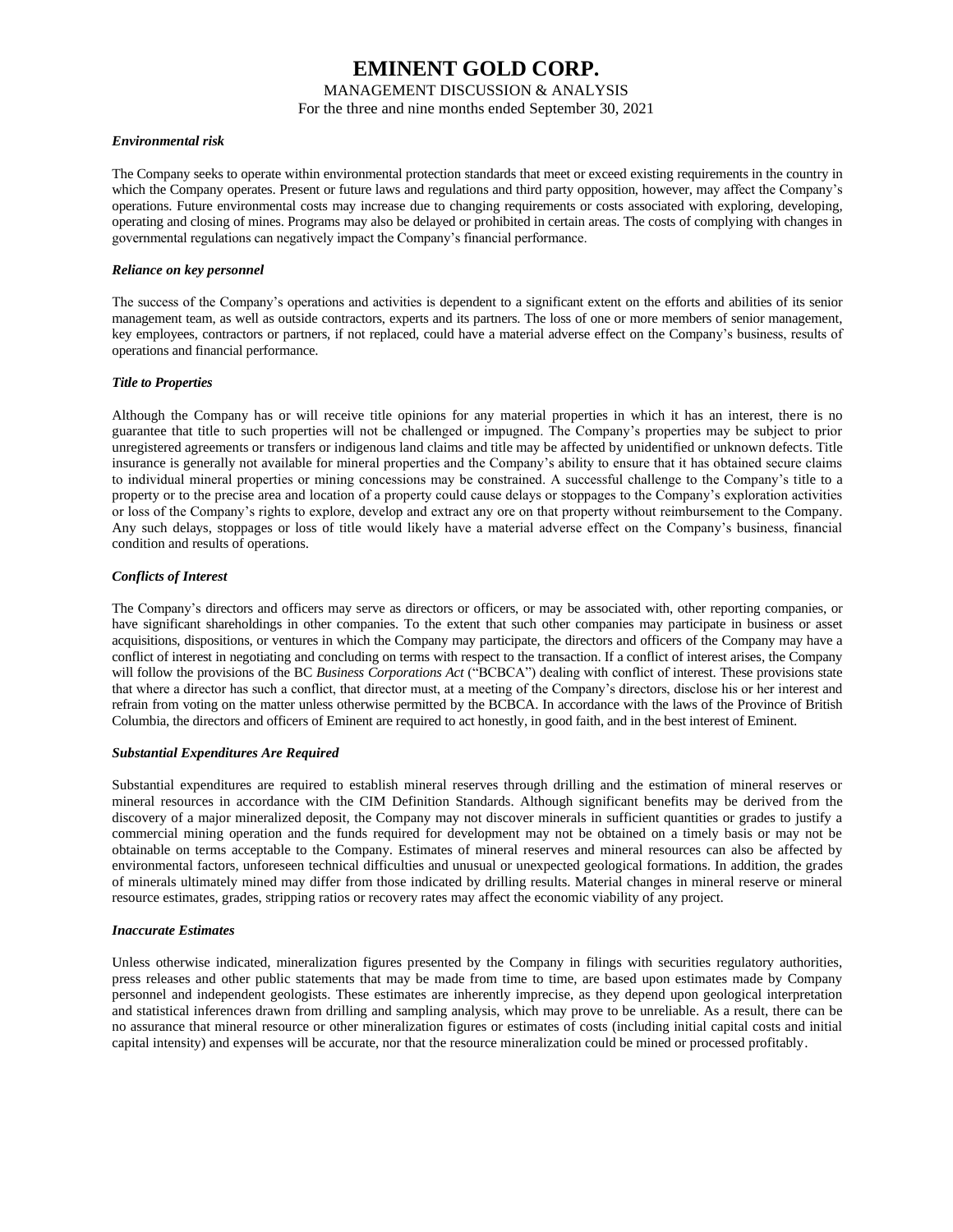## MANAGEMENT DISCUSSION & ANALYSIS

For the three and nine months ended September 30, 2021

#### *Governmental Regulation*

The Company's assets and activities are subject to extensive Canadian and US federal, provincial, state, territorial and local laws and regulations governing various matters, including, but not limited to: land access, use and ownership; water use; environmental protection; social consultation and investment; management and use of toxic substances and explosives; rights over and management of natural resources, including minerals and water; prospection, exploration, development and construction of mines, production and reclamation; exports and imports; taxation; mining royalties; restrictions on the movement of capital into and out of the United States (which could impact the Company's ability to repatriate funds to Canada); importation of equipment and goods; transportation; hiring practices and labour standards by the Company and contractors, as well as occupational health and safety, including mine safety; reporting requirements related to investment, social and environmental impacts, health and safety, and other matters; processes for preventing, controlling or halting artisanal or illegal mining activities; and historic and cultural preservation.

The costs and efforts associated with compliance with laws and regulations are already substantial and future laws and regulations, changes to existing laws and regulations or more stringent application and enforcement of current laws and regulations by governmental authorities, could cause additional expenses, capital expenditures, delays in the development of the Company's property, and even restrictions on or suspensions of Company operations. Moreover, these laws and regulations may allow governmental authorities and private parties to bring complaints or lawsuits against the Company based upon alleged damage to property and/or injury to persons resulting from the environmental, health and safety impacts of the Company's past

and current operations, or possibly even actions or inaction by parties from whom the Company acquired its property, and could lead to the imposition of substantial financial judgments, fines, penalties or other civil or criminal sanctions.

It is challenging to comply strictly with all of the norms that apply to the Company. The Company retains competent and trained staff, professionals, attorneys and consultants in jurisdictions in which it does business; however, there is no certainty that both it and its contractors will continuously be compliant with all applicable laws and regulations. The failure to comply with all applicable norms could lead to financial restatements, fines, penalties and other material negative impacts on the Company.

#### *Competitive Conditions*

The Company will actively compete for resource acquisitions, exploration leases, licenses, concessions, and skilled industry personnel with a substantial number of other mining companies, many of which have significantly greater financial resources than the Company. The Company's competitors will include major integrated mining companies and numerous other independent mining companies and individual producers and operators, some of which may have greater liquidity, greater access to credit and other financial resources, newer or more efficient equipment, lower cost structures, more effective risk management policies and procedures and/or greater ability than the Company to withstand losses. The Company's competitors may be able to respond more quickly to new laws or regulations or emerging technologies or devote greater resources to the expansion of their operations than the Company can. In addition, current and potential competitors may make strategic acquisitions or establish cooperative relationships among themselves or with third parties. Competition could adversely affect the Company's ability to acquire suitable new properties in the future. Competition could also affect the Company's ability to raise financing to fund the exploration and development of its properties or to hire qualified personnel. The Company may not be able to compete successfully against current and future competitors, and any failure to do so could have a material adverse effect on the Company's business, financial condition or results of operations.

### *Political Regulatory Risks*

Any changes in government policy may result in changes to laws affecting ownership of assets, exploration policies, monetary policies, taxation, rates of exchange, environmental regulations, labour relations and return of capital. This may affect both the Company's ability to undertake exploration and development activities in respect of present and future properties in the manner currently contemplated, as well as its ability to continue to explore, develop and operate those properties in which it has an interest or in respect of which it has obtained exploration and development rights to date. The possibility that future governments may adopt substantially different policies, which might extend to expropriation of assets, cannot be ruled out.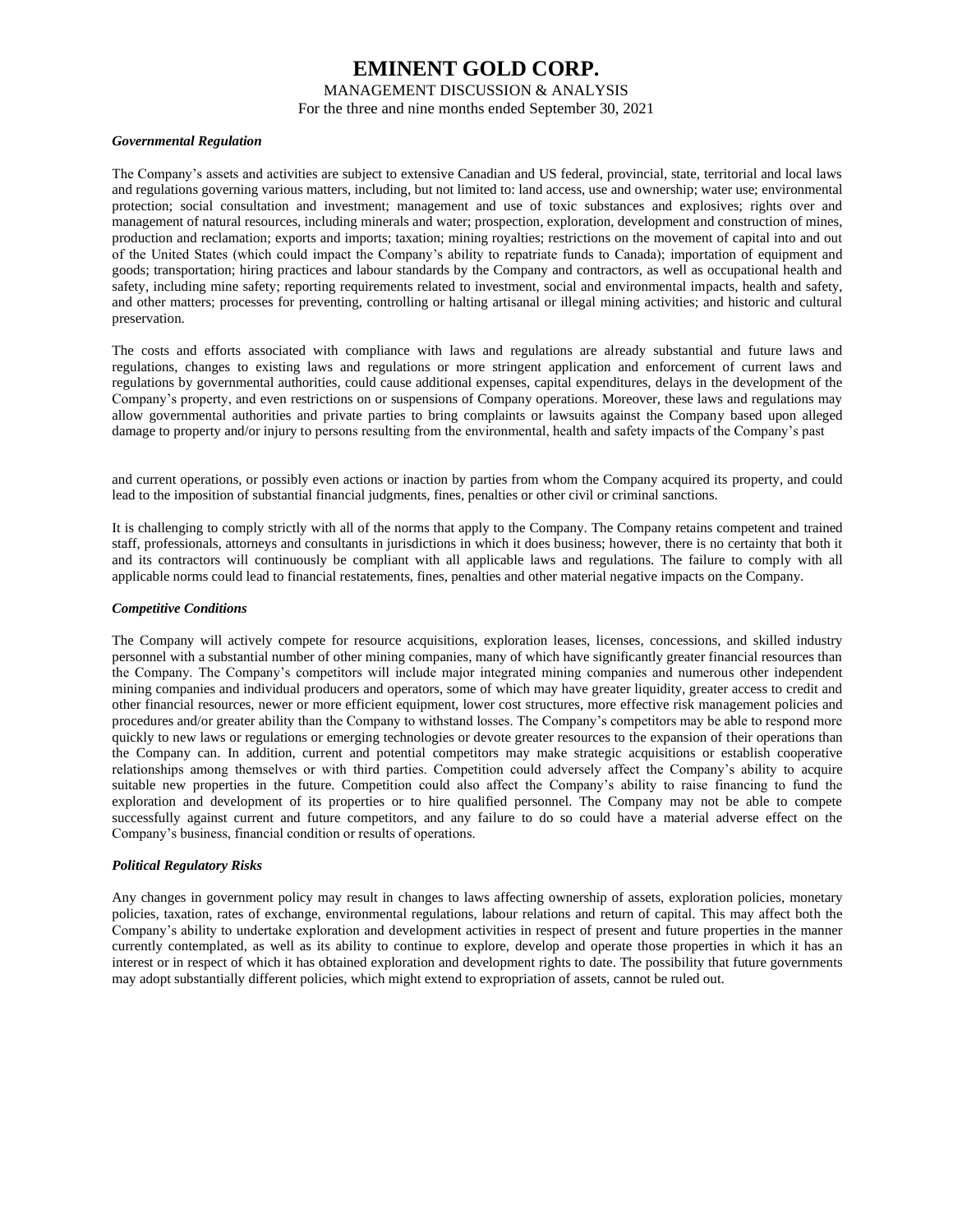### MANAGEMENT DISCUSSION & ANALYSIS

For the three and nine months ended September 30, 2021

#### *Acquisitions and Joint Ventures*

The Company will evaluate from time to time opportunities to acquire or enter into joint ventures in respect of mining assets and businesses. These acquisitions and joint ventures may be significant in size, may involve granting rights to third parties, may change the scale of the Company's business and may expose it to new geographic, political, operating, financial and geological risks. The Company's success in its acquisition and joint venture activities will depend on its ability to successfully negotiate arrangements, identify suitable acquisition and joint venture candidates and partners, acquire or enter into a joint venture with them on acceptable terms and integrate their operations successfully with those of the Company.

Any acquisitions or joint ventures would be accompanied by risks, such as the difficulty of assimilating the operations and personnel of any acquired companies; the potential disruption of the Company's ongoing business; the inability of management to maximize the financial and strategic position of the Company through the successful incorporation of acquired assets and businesses or joint ventures; additional expenses associated with amortization of acquired intangible assets; the maintenance of uniform standards, controls, procedures and policies; the impairment of relationships with employees, customers and contractors as a result of any integration of new management personnel; dilution of the Company's present shareholders or of its interests in its subsidiaries or assets as a result of the issuance of shares to pay for acquisitions or the decision to grant earning or other interests to a joint venture partner; and the potential unknown liabilities associated with acquired assets and businesses. There can be no assurance that the Company would be successful in overcoming these risks or any other problems encountered in connection with such acquisitions or joint ventures. There may be no right for shareholders to evaluate the merits or risks of any future acquisition or joint venture undertaken except as required by applicable laws and regulations.

## *Infrastructure*

Exploration, development and processing activities depend on adequate infrastructure. Reliable roads, bridges, power sources and water supply are important elements of infrastructure, which affect access, capital and operating costs. The lack of availability on acceptable terms or the delay in the availability of any one or more of these items could prevent or delay the exploration or development of the Company's mineral properties. If adequate infrastructure is not available in a timely manner, there can be no assurance that the exploration or development of the Company's mineral properties will be commenced or completed on a timely basis, if at all. Furthermore, unusual or infrequent weather phenomena, sabotage, government or other interference in the maintenance or provision of necessary infrastructure could adversely affect our operations. Failure to adequately meet these infrastructure requirements or changes in the cost of such requirements could affect the Company's ability to carry out exploration and future development operations and could have a material adverse effect on the Company's business, financial condition, results of operations, cash flows or prospects.

#### *Fluctuations in Foreign Currency Exchange Rates*

The Company reports its financial results and maintains its accounts in Canadian dollars. The Company's operations in the United States make it subject to foreign currency fluctuations and such fluctuations may materially affect the Company's financial position and results. The Company has not hedged its exposure to currency fluctuations.

#### *Claims and Legal Proceedings*

The Company and/or its directors and officers may be subject to a variety of civil or other legal proceedings, with or without merit. From time to time in the ordinary course of its business, the Company may become involved in various legal proceedings, including commercial, employment and other litigation and claims, as well as governmental and other regulatory investigations and proceedings. Such matters can be time-consuming, divert management's attention and resources and cause the Company to incur significant expenses. Furthermore, because litigation is inherently unpredictable, the results of any such actions may have a material adverse effect on the Company's business, operating results or financial condition.

#### *Going Concern Risk*

The Financial Statements have been prepared on a going concern basis under which an entity is considered to be able to realize its assets and satisfy its liabilities in the ordinary course of business. The assessment of the Company's ability to continue as a going concern and to raise sufficient funds to pay for its ongoing operating expenditures and meet its liabilities for the ensuing year involves significant judgment based on historical experience and other factors, including expectation of future events that are believed to be reasonable under the circumstances. The Company's future operations are dependent upon the identification and successful completion of equity or debt financings and the achievement of profitable operations at an indeterminate time in the future. There can be no assurances that the Company will be successful in completing equity or debt financings or in achieving profitability.